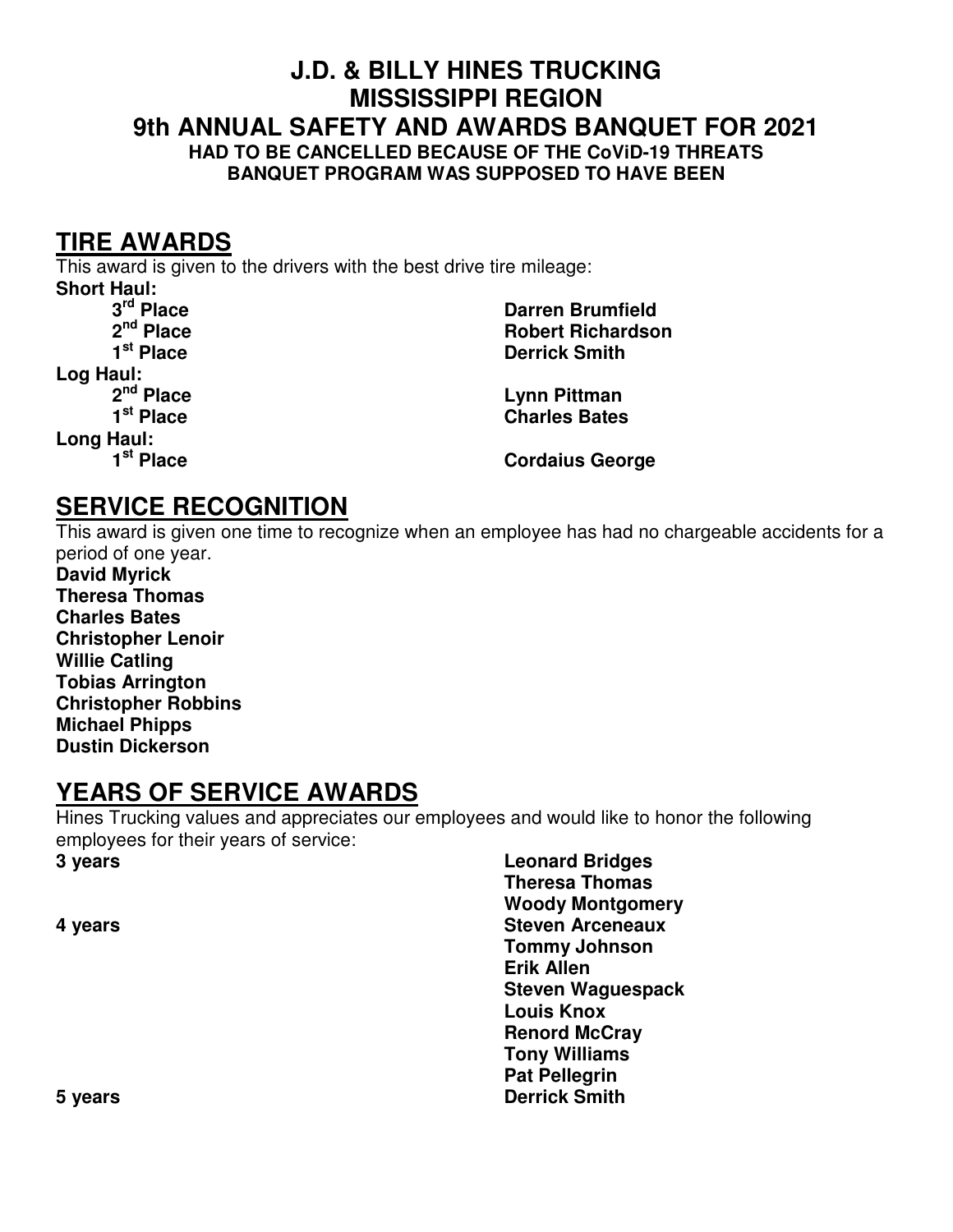#### **TOP LOADS**

This award is to recognize the top drivers for the most loads hauled in the year 2021. **Short Haul Division:** 

**Log Haul Division:** 

## **TOP REVENUE**

This award is to recognize the top drivers for the most revenue for the year of 2021. **Long Haul Division:** 

#### **Cordaius George**

## **MOST MILES**

This award is given for the most miles driven in 2021. **Short Haul Division:**  3<sup>rd</sup> Place<br>2<sup>nd</sup> Place  **2nd Place Robert Richardson Log Haul Division: 2nd Place Lyn Pittman Long Haul Division:** 

**Darren Brumfield Derrick Smith** 

**Charles Bates** 

**Cordaius George** 

## **BEST M.P.G.**

These awards are based on top individual miles per gallon for 2021. **Short Haul:** 

| 3rd Place                  | <b>Renord McCray</b>   |
|----------------------------|------------------------|
| $2nd$ Place                | <b>Stephen Jones</b>   |
| 1 <sup>st</sup> Place      | <b>Colt Duncan</b>     |
| <b>Log Haul Division:</b>  |                        |
| $2nd$ Place                | Lyn Pittman            |
| 1 <sup>st</sup> Place      | <b>Charles Bates</b>   |
| <b>Long Haul Division:</b> |                        |
| 1 <sup>st</sup> Place      | <b>Cordaius George</b> |
|                            |                        |

**6 years 6 years Keith Brown Billy Granger Susan Lanham Claude Estrade 7 years Alton Robertson 2018 Alton Robertson Valerie King 8 years Bruce Teutsch Robert Richardson 9 years Colt Duncan Colt Duncan 14 years Clozell Green 15 years General Contract Contract Contract Contract Contract Contract Contract Contract Contract Contract Contract Contract Contract Contract Contract Contract Contract Contract Contract Contract Contract Contract Contra** 

3<sup>rd</sup> Place Robert Stepter<br>2<sup>nd</sup> Place 2<sup>nd</sup> Place **Robert Stepter 2nd Place Derrick Smith Louis Knox** 

 **2nd Place Charles Bates Lyn Pittman**